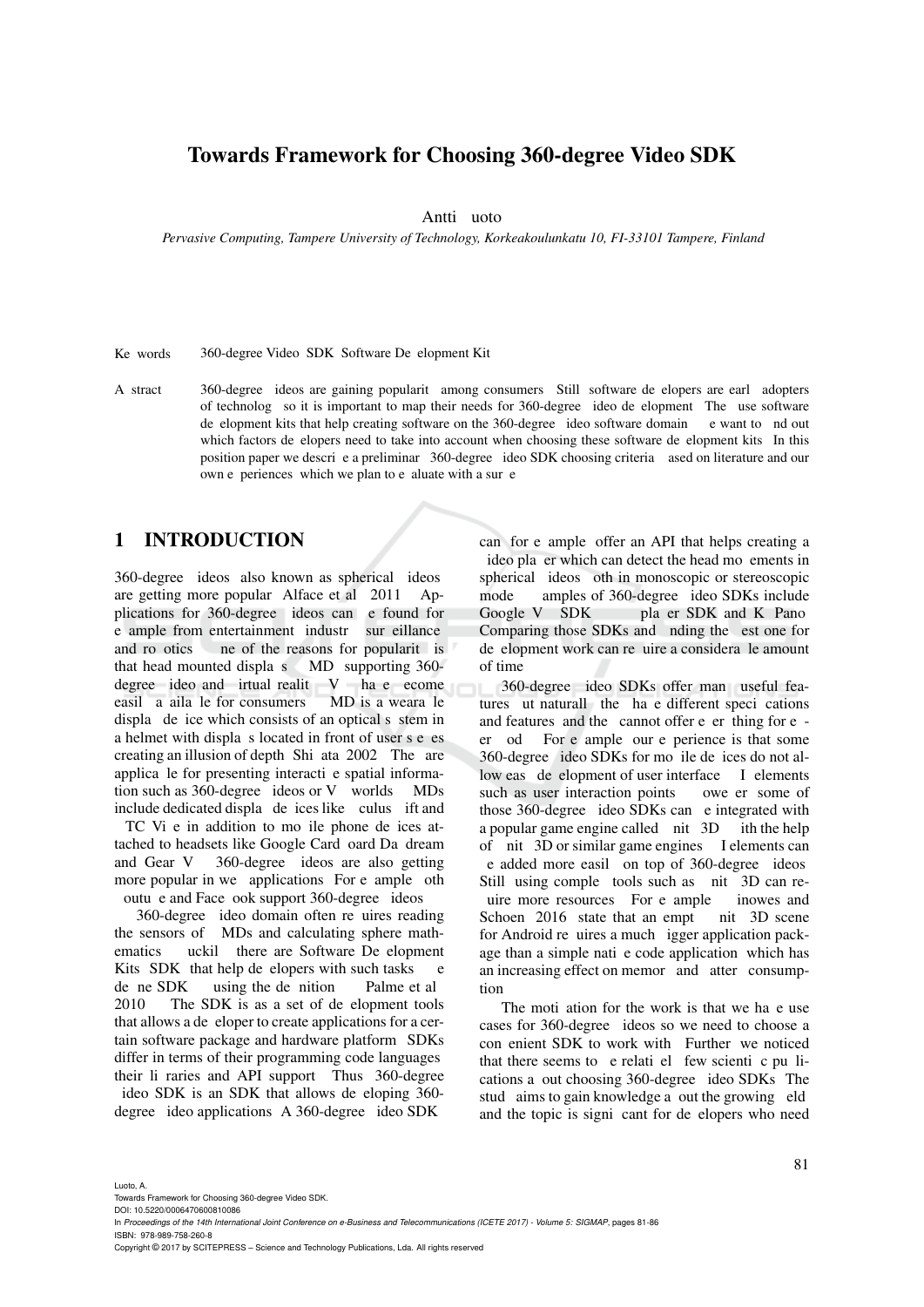a scienti call structured criteria for choosing 360degree ideo SDKs for e ample for inspecting de elopment tools.

ur research uestions are

- hich criteria is important when software de elopers choose SDKs for 360-degree ideo application de elopment
- hat features software de elopers hope for 360degree ideo SDKs to have

To answer these uestions we present a preliminar criteria for choosing an SDK from the de eloper s iewpoint ur stud can e seen as a contriution to de eloper e perience studies.

The structure of the paper is as follows. Section 2 presents the scientic cackground for our work. Section 3 descri es the identi ed criteria for choosing a 360-degree ideo SDK Section 4 analyses the criteria and planned survey from a critical point of iew. Section 5 concludes the paper and descries our on-going and planned research.

### 2 BACKGROUND

ur work can e seen as a part of de eloper e perience studies According to Fagerholm and Munch 2012 de eloper e perience consists of e periences relating to all kinds of artifacts and acti ities that a de eloper may encounter as part of their in ol ement in software de elopment. The de ne three de eloper e perience categories de elopment infrastructure, feelings a out work and the alue of one s own contri ution ur study relates mostly to the rst one since SDKs are a part of de elopment infrastructure.

Since 360-degree ideo software de elopment has similarities to  $V$  software development ier aum and ust  $1\quad 8$  offers the most related ackground for our work. According to them, the primary requirements for V de elopment en ironment include performance  $\epsilon$  i ilit and ease of use n a more detailed level the list required capabilities and factors such as cross-platform de elopment, support for V hardware high-le el and low-le el interfaces programming languages, user interaction, minimal limitations, and choosing etween commercial and open solutions, all of which we also included in our criteria. The discuss a out the whole de elopment en ironment where as we concentrate more on choosing onl the SDK The following ackground descri es research a out how de elopers choose their SDKs on other domains than 360-degree ideo domain and what the need to consider when doing that.

Palme et al. 2010 propose a si-dimension enchmark securit individual and organization u er choice, market growth, ease of implementation and net re enue for choosing a smart phone operating s stem  $S$  for mo ile application de elopment. The dimensions are ased on their own opinion a out the most critical ones. The take SDK related iewpoints into account for e ample saying that the S SDK for Android is related to ease of de elopment and market a aila ilit. The also note that the license of an SDK can have an effect on the usage decision e did not include securit in our criteria ecause we think that securit is not among of the most essential characteristics for a 360-degree ideo SDK If there are securit related requirements, the other software components should offer the solution for most of them.

ka a et al. 2002 inter iewed de elopers a out their needs for SDK documentation. The studied one particular documentation and gi e a detailed anal sis of useful documentation features such as necessar content taking into account the target audience and prere uisite knowledge etc. Though documentation is an important part of using an SDK, we are not interested onl a out documentations. Documentation is howe er related to ease of implementation found in our criteria.

Dalmasso et al. 2013 acknowledge the prollem of the ariet of different platforms and SDKs. The formed a classi cation and a comparison for different cross platform de elopment tools for mo ile platforms. The classication is ased on general desirable re uirements identi ed themsel es. The criteria the use has some similar aspects to our work. For e ample the included the SDK's a ilit to e used for multiple platform de elopment also mentioned in our inter iew as a part of their criteria Additionall the discuss performance in terms of CP memor and power usage, which we approach from the low resource consumption point of iew

Arg riou et al. 2016 discuss a out the challenges of designing I in mi ed  $360$ -ideo and game en ironment using Google V SDK and nit 3D Though the do not concentrate on creating choosing criteria of different SDKs the are interested a out user interaction which is also taken into account in our criteria.

# 3 CRITERIA FOR CHOOSING 360-DEGREE VIDEO SDK

e present a criteria a out the factors software de elopers need to concider when choosing a 360-degree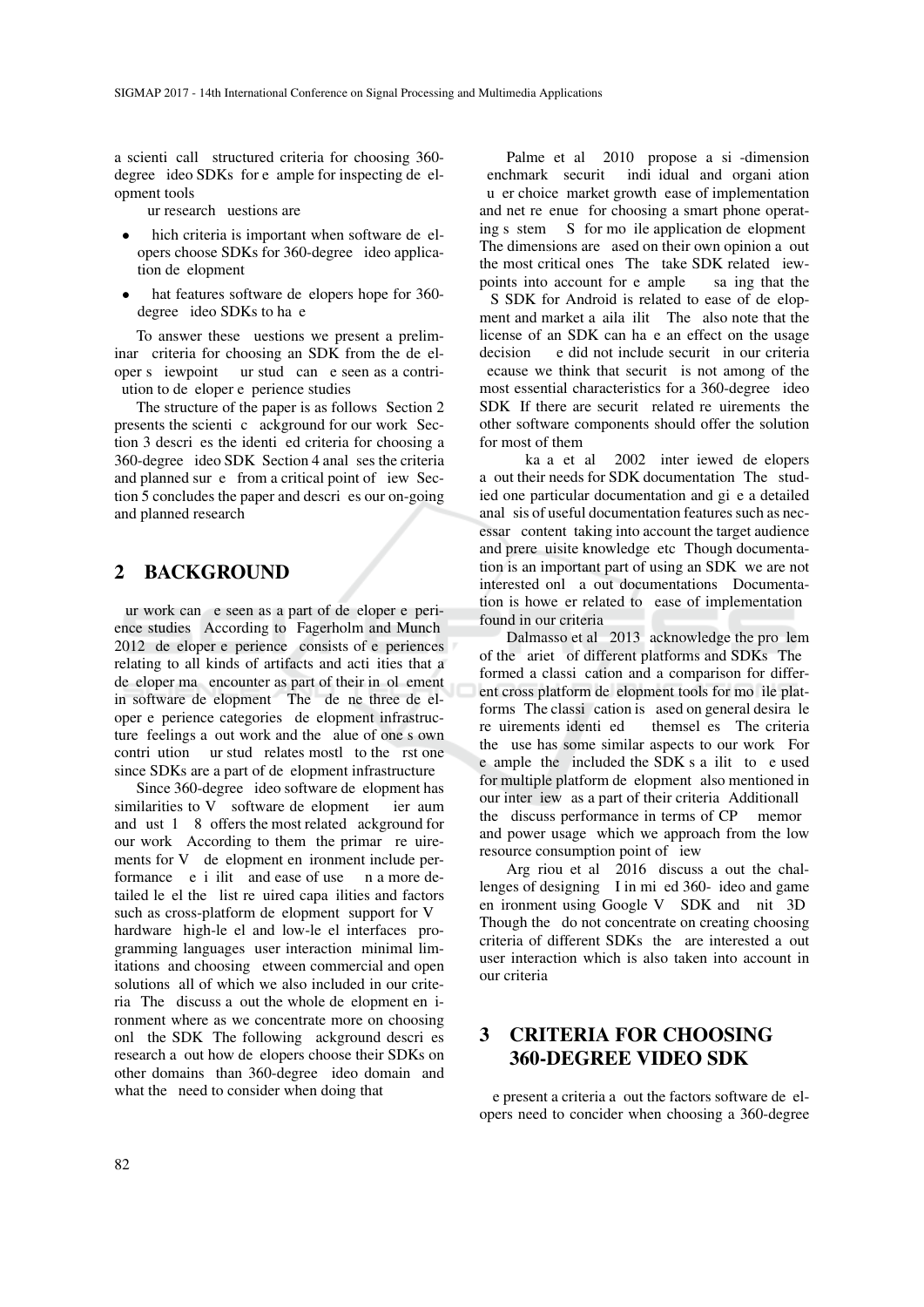ideo SDK. The criteria is ased on scienti c literature an inter iew with a 360-degree ideo application de eloper from industry with seen ears of 360-degree ideo application de elopment e perience our own e periences si months with Google V SDK for Android okia SDK and nit 3D The inter iew with an e pert was helpful especiall from the we de elopment perspective. Additional ackground for the criteria comes from our discussions with industr partners that have made us interested in some particular use cases such as user logging and user interaction.

#### 3.1 Platforms, Domains and SDKs

As Ta le 1 presents, there are multiple platform alternatives for 360-degree ideo applications er  $SDK$  can not support e er platform ut for e ample we rowser applications can e run in different kind of en ironments and Card oard Da dream applications can e run on different mo ile de ices Android and i S There are also many elds for 360-degree ideo applications such as education entertainment industry, and research, which can have an effect on the desired characteristics of an SDK Further Ta le 2 lists different 360-degree ideo SDKs e might e missing some SDKs ut the list works as an e ample of different alternatives and it reflects the difficult of choosing the est one for de elopment work from man options

| ample platforms for 360- ideo applications |  | Ta le 1 |
|--------------------------------------------|--|---------|
|--------------------------------------------|--|---------|

AND

HNC

| <b>Platform</b>         |  |  |
|-------------------------|--|--|
| e rowser                |  |  |
| Card oard Da dream      |  |  |
| indows                  |  |  |
| inu                     |  |  |
| mac S                   |  |  |
| $TC$ V <sub>i</sub> $e$ |  |  |
| Gear V                  |  |  |
| culus ift               |  |  |

#### 3.2 Features and Characteristics of **SDKs**

The com ination of different features and characteristics of SDK can e the most important reason for choosing one. Ta le 3 lists the features and characteristic that are ased on our own de elopment e perience, knowledge gained from an inter iew with an e pert from industr and aspects found from the research literature There are naturall other features and characteristics as well ut either we have experience or we have found scientific ackground for the chosen ones. The features and characteristics in the list are ela orated in the following paragraphs.

*User interaction* For immersi e e perience a convenient way to implement user interaction for eample adding an em edded I on top of 360degree ideo can e an important factor. Pro a l the development of I requires some kind of graphical API owe er not e er SDK offers a possi ilit to add user interaction points easil

*Minimal limitations*. The usage of an SDK should not e restricted only to the read-made features. A skillful programmer should e a le to e tend the functionalit if needed

*Performance* hile e en modern mo ile de ices are powerful enough for showing 360-degree ideos the performance re uirements can increase for high resolution ideos with a high refresh rate including other computation. An SDK should pro ide sufcient performance for comforta le immersi e e perience. Some SDKs include performance monitors ut it is pro  $a \mid$  not the most essential feature for a 360-degree ideo SDK if the de elopment en ironment otherwise includes a performance monitor.

*VR hardware support* MDs can e integrated to different kinds of de ices that help for e ample with na igation and user interaction. For e ample Google Da dream supports a decicated controller that can e used for pointing and clicking.

*Low-level API* In addition to high-le el interface an SDK can offer a low-le el interface ith lowle el source code the de elopers can make applications that perform faster or use less resources. For e ample, Google V SDK for Android comes with a nati e de eloper kit DK that is less restricted than the  $a$  a SDK ut requires knowledge a out C and  $C$  -  $n$  the other hand, development work  $s$  a straction level can even increased for e ample with nit 3D integration.

*Programming language*. The programming language of an SDK can have an effect on the usage decision. Some programmers are more familliar with some languages or the platform can require a certain language<sup>For e</sup> ample a high-le el language can support cross-platform de elopment etter or a ascript can e needed for we de elopment.

*Multiple platforms* ften creating a application for a single platform is not enough ut it the implementation is needed for other platforms as well. An e ample of multiple platform support is Google V en ironment that is pro ided for Android and i S in addition to integration with nit 3D and nreal game engines and support for we applications.

*Low resource usage* Pla ing 360-degree ideos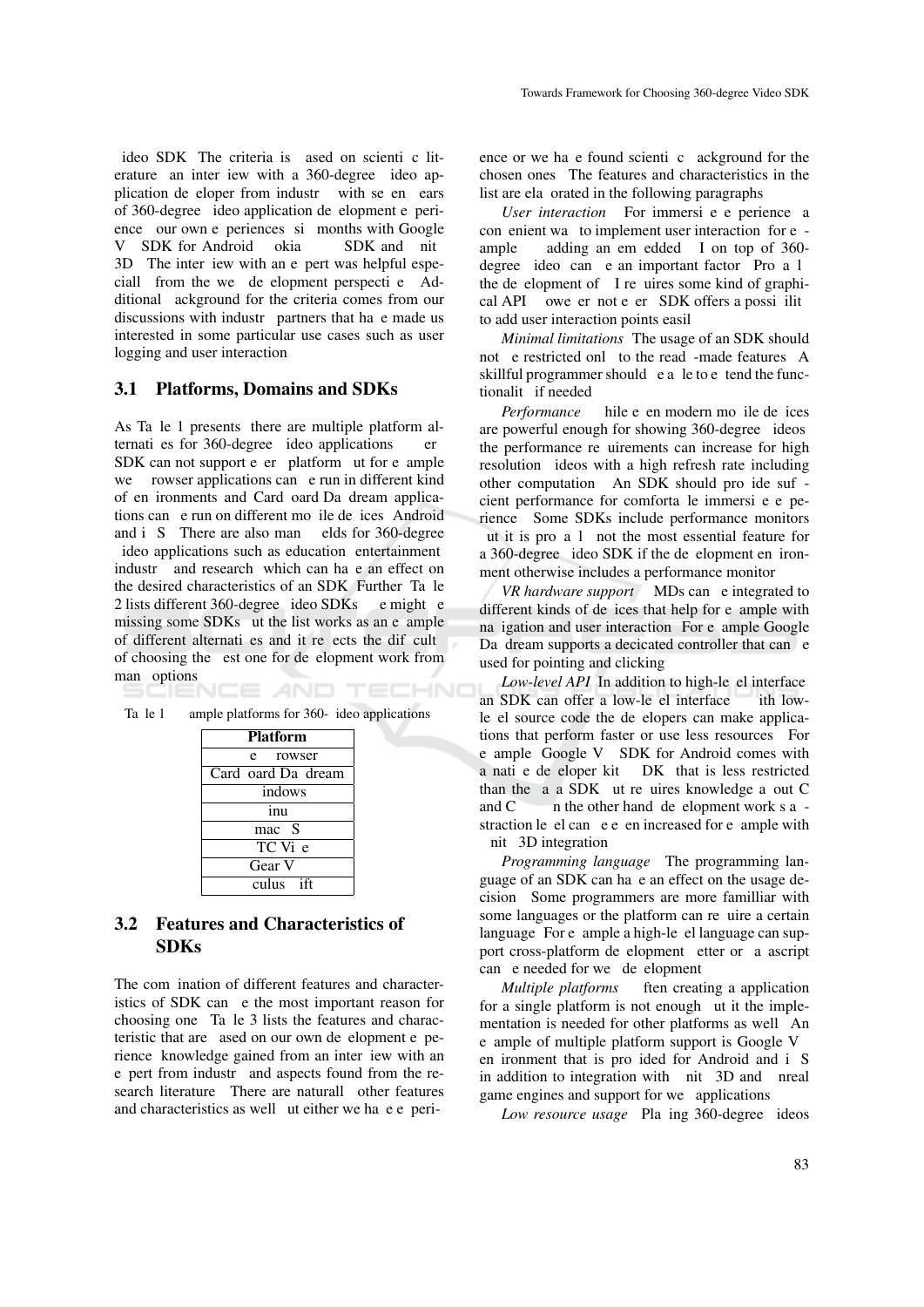| <b>SDK</b>             | <b>Developer</b>      | <b>Platform</b>                                |  |
|------------------------|-----------------------|------------------------------------------------|--|
| Google V SDK           | Google                | Android i S<br>nit 3D<br>nreal<br>$^{\circ}$ e |  |
| pla er SDK             | okia                  | Android i S culus Mo ile SteamV                |  |
| SDK SteamV SDK<br>penV | Val e                 | Multiple endors                                |  |
| <b>SDK</b><br>SV.      | pen source            | pen Source V headset                           |  |
| ne SDK                 | eiss                  | ne                                             |  |
| krpano                 | krpano                | e                                              |  |
| Pano <sub>2V</sub>     | Garden Gnome Software | Card oard<br>e                                 |  |
| Mar ipano              | pen source            | e                                              |  |
| culus SDKs             | culus V               | ift Gear V<br>PC<br>nit 3D<br>nreal<br>e       |  |

JΠ

| Tale 2<br>ample 360-degree ideo SDKs |  |
|--------------------------------------|--|
|--------------------------------------|--|

Ta le 3: Different characteristics or features of 360-degree ideo SDKs with ackground

| <b>Feature or characteristic</b>           |  |  |
|--------------------------------------------|--|--|
| ser interaction Arg riou et al 2016        |  |  |
| Minimal limitations ier aum and ust 1 8    |  |  |
| Performance ier aum and ust 1 8            |  |  |
| V hardware support ier aum and ust 1<br>8  |  |  |
| $ow-le$ el API ier aum and ust $1 \quad 8$ |  |  |
| Programming language ier aum and ust 1 8   |  |  |
| Multiple platforms Dalmasso et al 2013     |  |  |
| ow resource usage Dalmasso et al 2013      |  |  |
| Content management Inter iew               |  |  |
| support Inter iew<br>e                     |  |  |
| Access to sensor data aValle et al 2014    |  |  |
| Viewport tracking aValle et al 2014        |  |  |
| Multiple 360 ideo formats wn e perience    |  |  |
| 360 ideo format detection wn e perience    |  |  |
| D M protection support wn e perience       |  |  |
| Free pen source license Palme et al 2010   |  |  |
| ase of implementation Palme et al 2010     |  |  |
| Market situation Palme et al 2010          |  |  |

can require relational much computing power for moile de ices ith low resource usage we mean the  $SDK s a$  ilit to keep  $CP$  memory and power usage on minimal level for example for saving atter resources.

*Content management* Some 360-degree ideo use cases are related to content management. For  $e$  ample a 360-degree ideo can e a part of an educational we page managed with a content management s stem. Thus, SDKs could support em edding 360-degree ideos in ar ing content en ironments. n the other hand, content management inside 360degree ideos can e important as well For e ample, sometimes it would e useful to add text on top a ideo or highlight a part of the it according to associated metadata.

*Web support* hile man 360-degree ideo applications are made for mo ile de ices, a support for we applications can e more important in the future when 360-degree ideos ecome more popular in we

*Access to sensor data*. An SDK can support different ways to access sensor data for head tracking. For e ample the the head orientation can e retrieved in man formats such as euler angles uaternions or matri data. In addition accessing accelerometer can be needed.

*Viewport tracking* ith iewport tracking we mean the ideo player's a ility to automatically adapt to user's head orientation. For MD usage this is asically a required a iliteration but for we applications it can e preferale to na igate with mouse dragging.

*Multiple 360 video formats* 360-degree ideos come in multiple formats so an SDK should support as man as possi le The can e monoscopic each frame is monocular e uirectangular panorama or stereoscopic two erticall -stacked e uirectangular panoramas or the ideo e can stream MP G-4 we m etc.

*360 video format detection* In addition to e a le to play different 360-degree ideos it would e helpful for an SDK to detect the ideo format. For  $e$  ample, when using the class V. VideoView of Google V SDK for Android it is required to set the ideo format monoscopic or steroscopic in the program code ecause the player can not detect the ideo format itself

*DRM protection support* As traditional ideos 360-degree ideos can e protected with digital rights management D M techni ues ot all SDKs offer play ack for D M protected ideos.

*Free / Open source license*. The license of an SDK can affect the usage decision. For e ample, an indi idual de eloper getting familiar with eld might want to start with a completel free SDK while a compan might want to pay for non-restricted usage

*Ease of implementation* hen choosing tools for software de elopment work, the ease of implementation can e an important aspect ase of implementation includes things such as good documentation, familliar technologies, the uality of an API etc.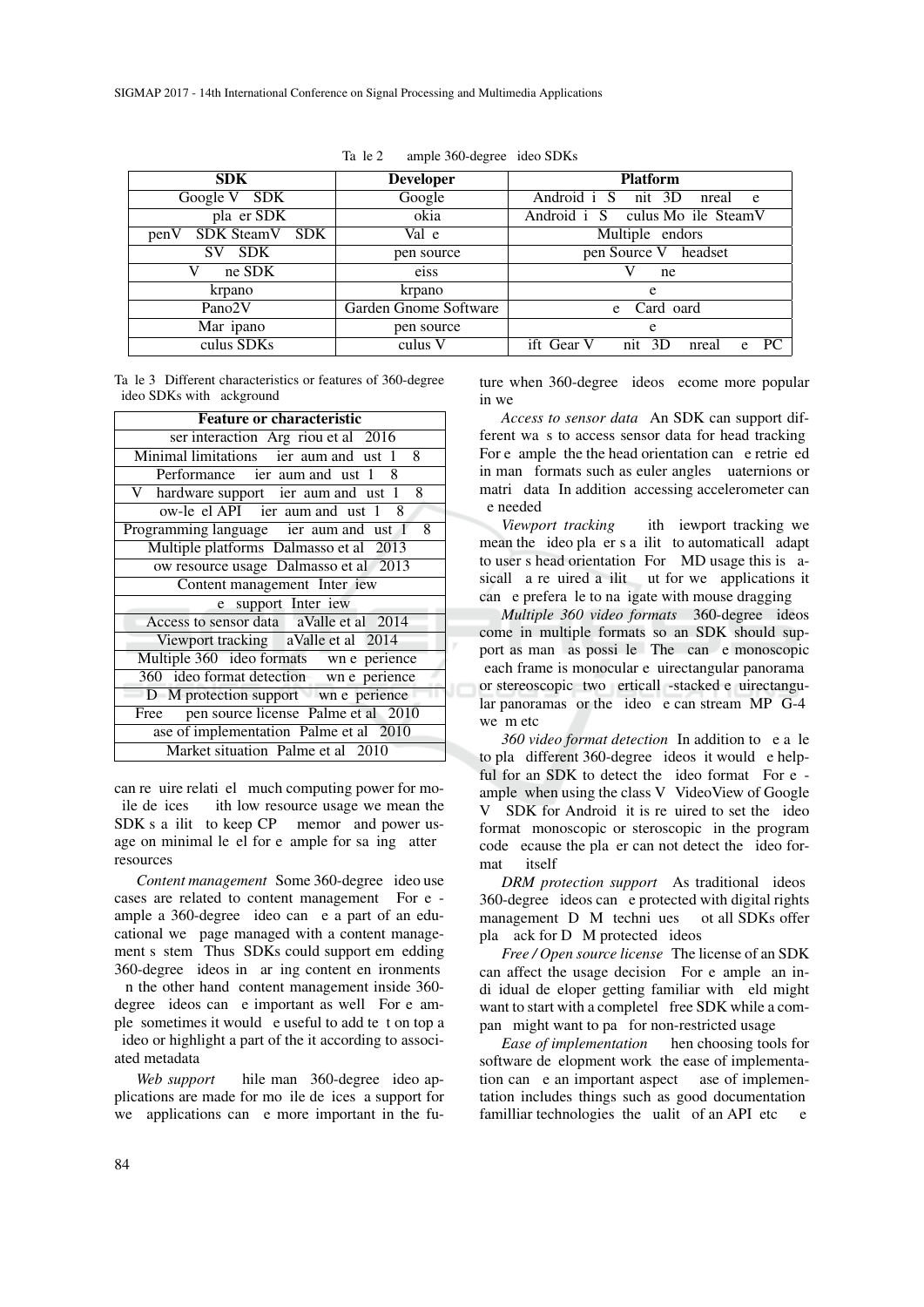include the easiness of integration with other components such as S s and game engines under this categor

*Market situation* Market situation can ha e an effect on the SDK usage decision. For e ample new de ices can have new features that have the charm of no elt In addition the organization's strategy can determine the used platform.

#### 4 DISCUSSION

hen starting to work with 360-degree ideo de elopment, we realied that choosing an SDK for 360degree ideo application de elopment is not an eas task Additionall we could not nd a proper scienti c criteria for choosing an SDK Since 360-degree ideos are a growing phenomena a criteria for choosing the tools for the de elopment work is ene cial for multiple parties.

To e aluate our criteria, we plan to conduct a sur $e$  e chose the method ecause it is ine pensive we hope to reach a large respondent group and the responses are anon mous. Disad antages in using sure s include the ine i ilit of the survey form and the lack of human interaction. Piloting the survey beforehand is important.

e plan to make an online sur e with Google Forms Primaril we will call for participants from an association called Virtual ealit Finland that supports the de elopment of the V and A ecos stem in Finland. The survey is planned to e lightweighted and not requiring much time to answer  $(10-15)$  minutes According to plan, the survey has  $10$  uestions di ided to four sections e multiple choise uestions four open eld uestions and one grid uestion with a 5-step answer scale  $\cdot$  e aim to keep the uestions short and simple.

A good survey should e clear easy to follow and pro ide enough information for respondents. There is a danger that some respondents do not understand what we mean with the uestions Answering to the open te t uestions can e more dif cult for some respondents, so is it possible that the will leave the open eld empt e en though open te t answers could give the most interesting insight for us.

ur own de elopment e perience was limited to working with Google V SDK for Android okia

SDK and nit 3D with simple applications. For that reason, we wanted to interview experts from the industr owe er we only managed to conduct one inter iew ecause it turned out to  $e$  difficult to get inter iews from industry experts. That is one of the reasons we try to reach for a larger respondent group with an online sur e

The group of sur  $e$  respondents can  $e$  e pected to e uite e clusi e since onl de elopers with e perience a out 360-degree ideo SDKs are a le to answer ot an software de eloper can give proper insight on the topic. Therefore, getting a large enough response set for making meaningful research is not an eas task

The answers will e anal ed statisticall pen answers naturally require more preparation for anal sis ut at rst we intend to categorie them for further uantitati e anal sis e also hope to get enough material for ualitati e anal sis.

 $ur$  criteria reedets our own interests to some e tent. e are most interested in some particular use cases like user logging and user interaction owe er we did not want to restrict the criteria only to those topics ut we wanted to gain more wide iew on the eld and we found support from the literature for man aspects n the other hand, we assume that some interesting and important aspects were not included. Therefore, we hope that the planned open uestions in the survey will give insight on those factors.

hile the criteria and the survey is not the main goal of our research pro ect it is an important rst step to gain knowledge a out the eld e reali e that there is a gap in current research not proiding enough knowledge a out de eloper e perience in 360-degree ideo de elopment. Stud ing software de elopers is important ecause for e ample, ucel and  $\frac{d}{dt}$  and  $\frac{d}{dt}$  2015 state that software de elopers inent uses for de ices popular in future and the act as early adopters of technology, so their preferences can have effects on early market advantages

### 5 CONCLUSIONS

In this position paper we presented a preliminar criteria for choosing a 360-degree ideo SDK The criteria is ased on research literature, our own e periences and an interview with an eyert on the domain To e aluate our criteria, we plan to conduct an online sur e for software de elopers working in the eld of 360-degree ideos ur e entual goal is to nd out on which criteria software de elopers choose 360degree ideo SDKs and what features are e pected from them.

The moti ation for the work comes from the need to sort out the eld for further de elopment of 360degree ideo applications e need to choose a proper SDK for our use cases which include user interaction and user logging. In addition we hope that